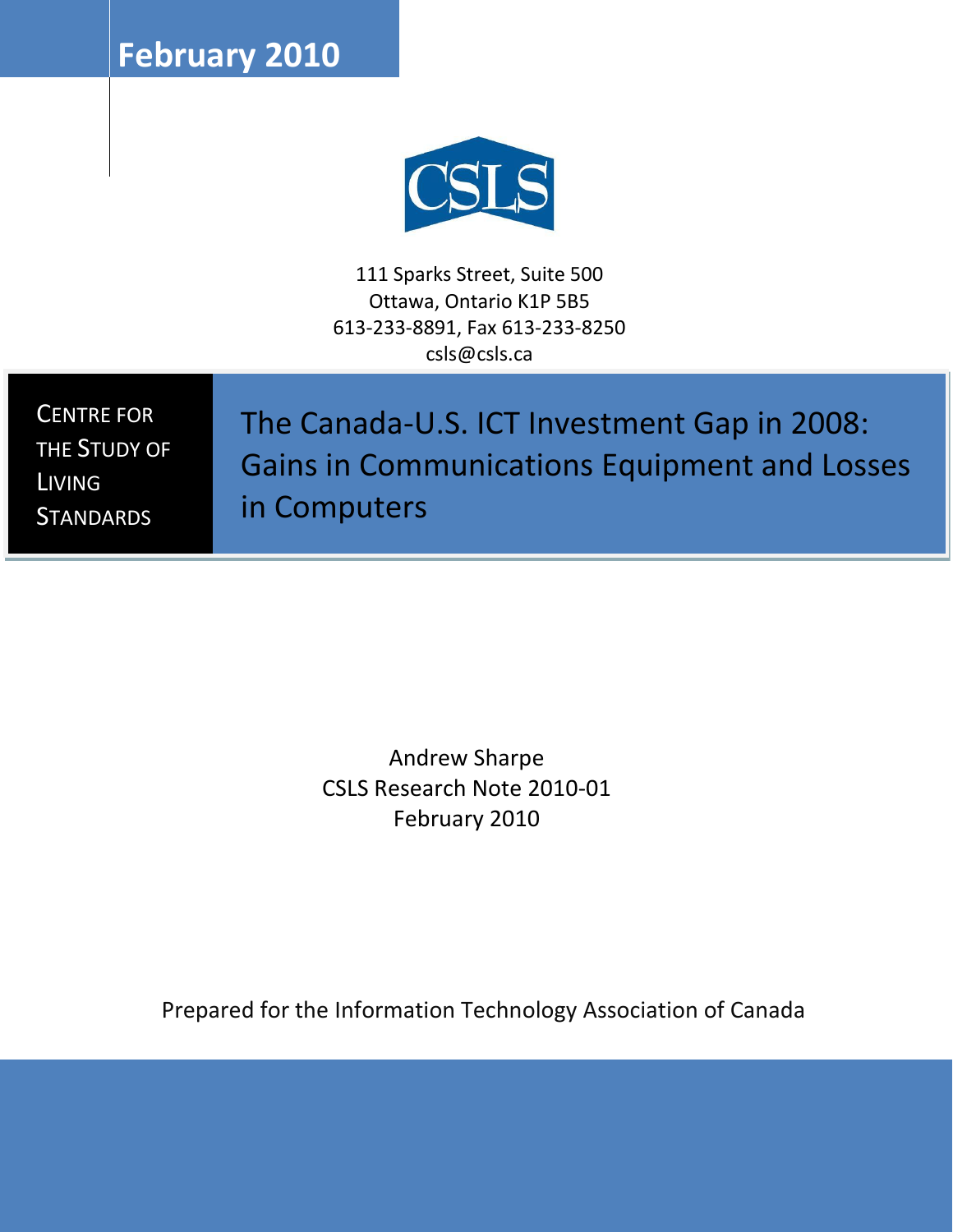# **The Canada-U.S. ICT Investment Gap in 2008: Gains in Communications Equipment and Losses in Computers**

## **Executive Summary**

This report is based on an update to 2008 of the Centre for the Study of Living Standards (CSLS) Information and Communication Technology (ICT) database for Canada and the United States. It provides a brief overview of trends in ICT investment in the business sector for both Canada and the United States, focusing on developments in the ICT investment gap in 2008. The report's key findings are the following:

- Measured in domestic currency, nominal ICT investment spending in the Canadian business sector advanced 6.2 per cent in 2008, outpacing that of the United States (4.4 per cent).
- But much faster business sector employment growth in Canada than in the United States (1.0 per cent versus -1.3 per cent) meant that nominal ICT investment per worker actually grew slower in Canada than in the United States: 5.1 per cent versus 5.8 per cent.
- In terms of the comparison of the level of nominal ICT investment per worker in a common currency (adjusted for differences in purchasing power) between Canada and the United States, the slower growth in nominal ICT investment per worker in Canada translated into a fall in the ratio of ICT investment per worker in Canada to 62.1 per cent of that in the United States in 2008 from 62.5 per cent in 2007.
- Investment trends among the three ICT components differed greatly in the two  $\bullet$ countries. Nominal computer investment fell 10.0 per cent in 2008 in Canada compared to a 2.9 per cent decline in the United States. This translated into a large increase in the Canada-US computer investment per worker gap, from 92.5 per cent of the US level in 2007 (a gap of 7.5 points) to 83.7 per cent in 2008 (a gap of 14.3 points) .
- In contrast, nominal investment in communications equipment was much stronger in Canada in 2008 than in the United States: 16.8 per cent versus 3.0 per cent. This resulted in the fall of the investment ratio for this ICT component, from 61.1 per cent of the US level in 2007 to 67.7 per cent in 2008.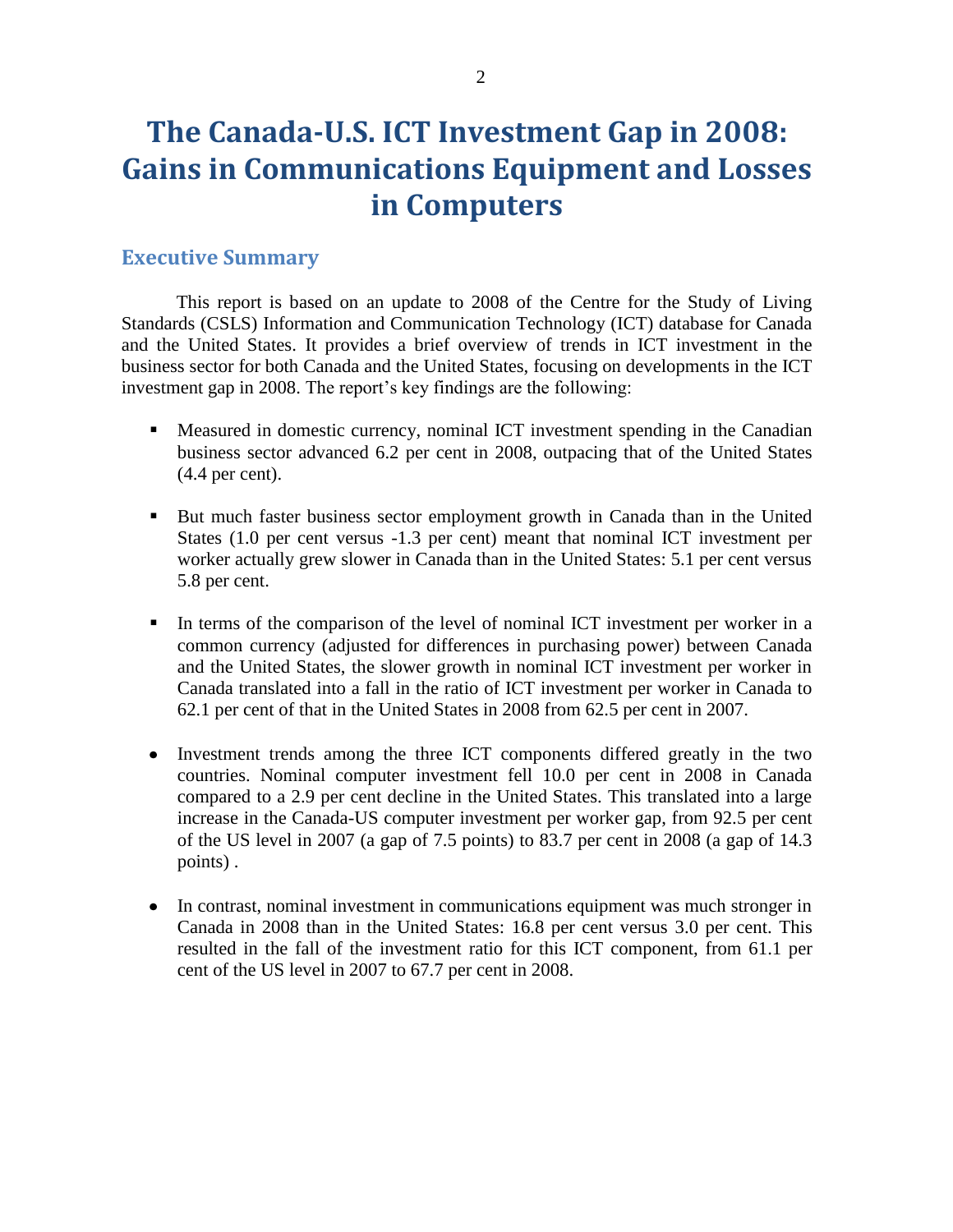# **The Canada-U.S. ICT Investment Gap in 2008: Gains in Communications Equipment and Losses in Computers<sup>1</sup>**

## **I. Introduction**

 $\overline{a}$ 

This report is based on the Centre for the Study of Living Standards (CSLS) Information and Communication Technology (ICT) database for Canada and the United States that has been updated to 2008. The ICT database provides real and current dollar estimates of ICT investment and ICT capital stock in Canada and the United States for 20 North American Industry Classification System (NAICS) sectors, and on a per worker basis.<sup>2</sup> The data are presented for the three ICT components: computers, communication equipment, and software. The report provides a brief overview of trends in ICT investment in the business sector for both Canada and the United States, focusing on developments in 2008.

# **II. ICT Investment in Canada and the United States**

### **A. Nominal ICT Investment Growth**

Nominal ICT investment growth in the business sector in Canada in 2008 surpassed that in the United States: 6.2 per cent versus 4.4 per cent (Chart 1 and Table 1). These growth rates represented a pick-up in ICT investment growth for Canada, from 5.1 per cent in 2007, and a deceleration for the United States, from 6.5 per cent.

In terms of the three ICT investment components, nominal growth in Canada in 2008 exceeded that in the United States for communications equipment (16.8 per cent versus 3.0 per cent) and for software (11.3 per cent versus 7.5 per cent). In contrast, nominal investment fell much more in computers in Canada than in the United States: 10.0 per cent versus 2.9 per cent.

<sup>&</sup>lt;sup>1</sup> The author would like to thank Eve Tsiroulnitchenko and Alex Murray from the Centre for the Study of Living Standards for research assistance and Lynda Leonard from the Information Technology Association of Canada for financial support.

<sup>&</sup>lt;sup>2</sup> The database has been constructed from data obtained from Statistics Canada and the US Bureau of Economic Analysis. The database can be accessed at http://www.csls.ca/data/ict.asp.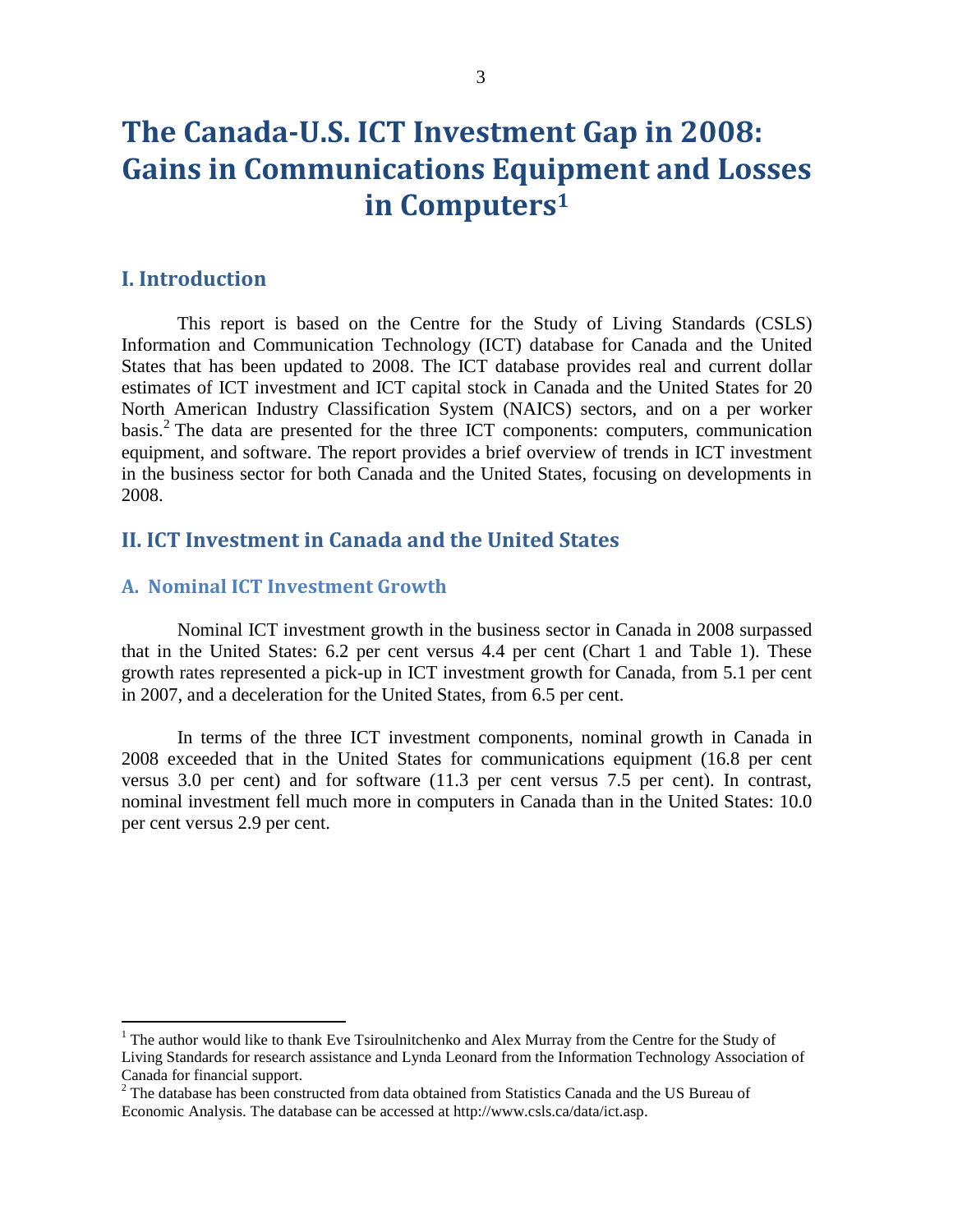

Source: CSLS ICT Database, Tables 1 to 4 and 18 to21

The average annual growth in nominal ICT investment between 2000 and 2008 for Canada (3.0 per cent) remained higher than that of the United States (1.1 per cent). This situation reflect a better performance in all three ICT components in Canada: a less severe fall in the investment in computers  $(-0.8$  per cent versus  $-2.4$  per cent), an increase in investment in communication equipment in Canada compared to a fall in the United States (1.0 per cent versus -2.6 per cent), and more rapid growth in software (6.9 per cent versus 4.6 per cent).

#### **B. ICT Prices**

Prices for ICT investment goods fell 5.5 per cent in Canada in 2008, much more than the 1.4 per cent decline in the United States (Chart 2 and Table 1). This difference in price trends between the two countries was largely explained by the much greater decline in communication equipment prices in Canada: -8.2 per cent versus 0.3 per cent. There were relatively small differences in trends in computer prices (-11.8 per cent in Canada versus -10.1 per cent in the United States) and software prices (-0.4 per cent per cent versus 1.0 per cent)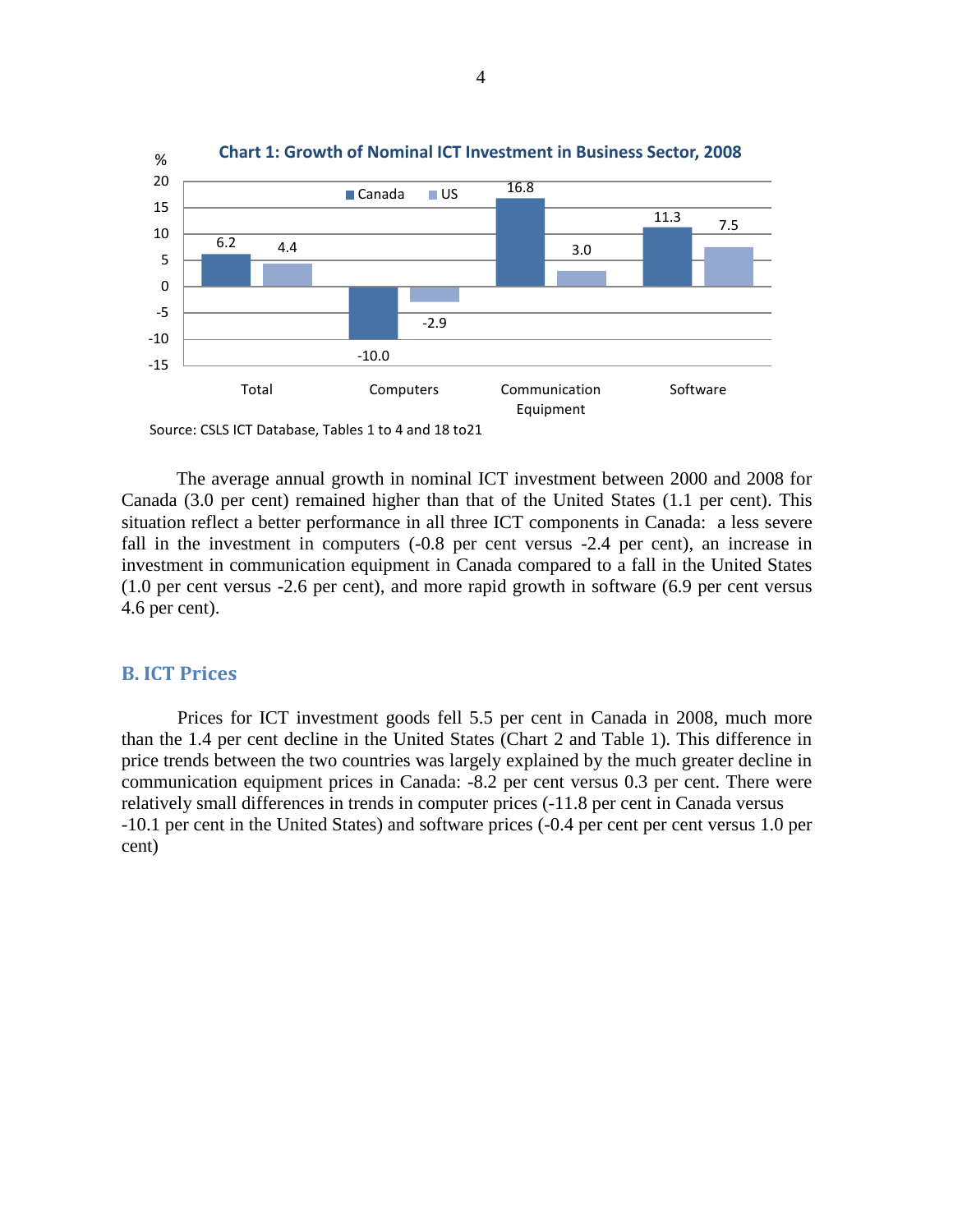

The steeper decline in ICT prices in Canada in 2008 can be in part attributed to the continued appreciation (0.8 per cent) of the Canadian dollar against the U.S. dollar, following a rise of 6.1 per cent in 2007 (Table 1). As the pass-through from the stronger dollar to lower prices is not instantaneous, much of the impact of the 2007 appreciation only took place in 2008. Having a stronger currency means that Canadian firms can purchase more ICT goods, at the same level of planned nominal spending, relative to their American counterparts. Price declines attributable to a currency appreciation are more significant for computers and communication equipment than for software as both these components have a larger import share than software.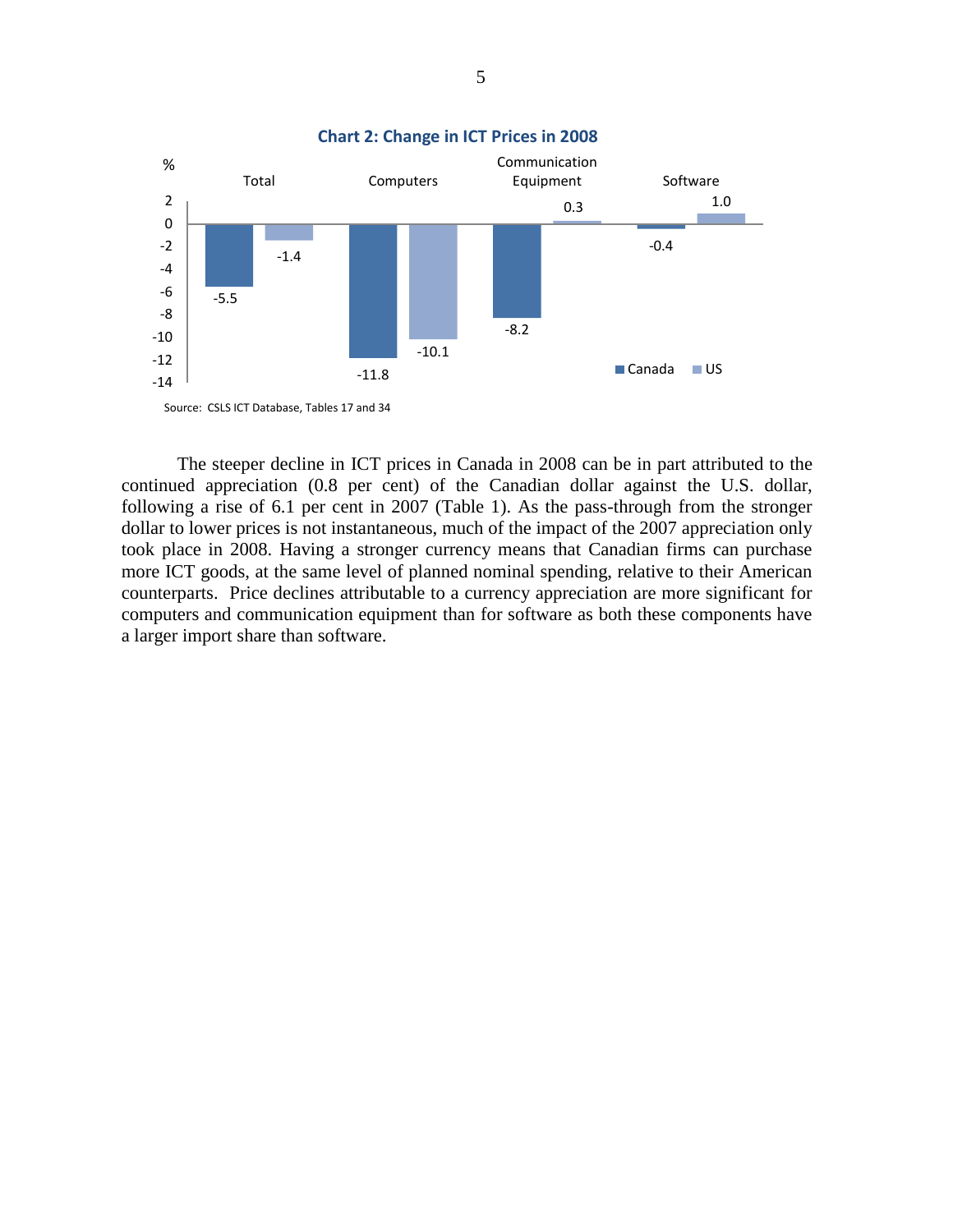|                                                                                             | Canada<br><b>United States</b> |                  |                                                                                  |                 |        |                  |           |                 |  |  |
|---------------------------------------------------------------------------------------------|--------------------------------|------------------|----------------------------------------------------------------------------------|-----------------|--------|------------------|-----------|-----------------|--|--|
|                                                                                             | Communication<br>Communication |                  |                                                                                  |                 |        |                  |           |                 |  |  |
|                                                                                             | Total                          | <b>Computers</b> | Equipment                                                                        | <b>Software</b> | Total  | <b>Computers</b> | Equipment | <b>Software</b> |  |  |
|                                                                                             |                                |                  | Nominal ICT investment growth, domestic currencies (annual or average annual, %) |                 |        |                  |           |                 |  |  |
| 2007                                                                                        | 5.1                            | $-8.4$           | 10.3                                                                             | 12.9            | 6.5    | 5.1              | 6.7       | 6.9             |  |  |
| 2008                                                                                        | 6.2                            | $-10.0$          | 16.8                                                                             | 11.3            | 4.4    | $-2.9$           | 3.0       | 7.5             |  |  |
| 2000-2008                                                                                   | 3.0                            | $-0.8$           | 1.0                                                                              | 6.9             | 1.1    | $-2.4$           | $-2.6$    | 4.6             |  |  |
| 2005-2008                                                                                   | 5.8                            | $-4.9$           | 11.5                                                                             | 10.4            | 5.9    | 3.2              | 6.4       | 6.6             |  |  |
| Nominal ICT investment per worker growth, domestic currencies (annual or average annual, %) |                                |                  |                                                                                  |                 |        |                  |           |                 |  |  |
| 2007                                                                                        | 2.9                            | $-10.3$          | 8.1                                                                              | 10.4            | 5.7    | 4.3              | 5.9       | 6.1             |  |  |
| 2008                                                                                        | 5.1                            | $-10.9$          | 15.6                                                                             | 9.6             | 5.8    | $-1.6$           | 4.4       | 9.0             |  |  |
| 2000-2008                                                                                   | 1.3                            | $-2.4$           | $-0.6$                                                                           | 4.9             | 1.0    | $-2.5$           | $-2.7$    | 4.4             |  |  |
| 2005-2008                                                                                   | 4.2                            | $-6.4$           | 9.8                                                                              | 8.3             | 5.4    | 2.7              | 6.0       | 6.2             |  |  |
|                                                                                             |                                |                  | Growth in ICT prices (annual or average annual, %)                               |                 |        |                  |           |                 |  |  |
| 2007                                                                                        | $-4.1$                         | $-9.2$           | $-4.7$                                                                           | $-0.1$          | $-4.3$ | $-10.6$          | $-2.0$    | 0.4             |  |  |
| 2008                                                                                        | $-5.5$                         | $-11.8$          | $-8.2$                                                                           | $-0.4$          | $-1.4$ | $-10.1$          | 0.3       | 1.0             |  |  |
| 2000-2008                                                                                   | $-6.2$                         | $-12.0$          | $-5.4$                                                                           | $-2.3$          | $-3.5$ | $-11.7$          | $-2.6$    | $-0.5$          |  |  |
| 2005-2008                                                                                   | $-5.6$                         | $-10.8$          | $-6.0$                                                                           | $-1.8$          | $-3.7$ | $-11.1$          | $-0.9$    | 0.9             |  |  |
| Exchange rate appreciation (annual or average annual, %)                                    |                                |                  |                                                                                  |                 |        |                  |           |                 |  |  |
| 2007<br>6.1                                                                                 |                                |                  |                                                                                  |                 |        |                  |           |                 |  |  |
| 2008                                                                                        | 0.8                            |                  |                                                                                  |                 |        |                  |           |                 |  |  |
| 2000-2008                                                                                   | 4.3                            |                  |                                                                                  |                 |        |                  |           |                 |  |  |
| 2005-2008                                                                                   | 4.5                            |                  |                                                                                  |                 |        |                  |           |                 |  |  |
| Business Sector Employment (annual or average annual, %)                                    |                                |                  |                                                                                  |                 |        |                  |           |                 |  |  |
| 2007                                                                                        | 2.1<br>0.8                     |                  |                                                                                  |                 |        |                  |           |                 |  |  |
| 2008                                                                                        |                                |                  | 1.0                                                                              |                 |        |                  | $-1.3$    |                 |  |  |
| 2000-2008                                                                                   |                                |                  | 1.6                                                                              |                 |        |                  | 0.1       |                 |  |  |
| 2005-2008                                                                                   |                                |                  | 1.6                                                                              |                 |        |                  | 0.4       |                 |  |  |
| Real ICT investment growth, domestic currencies (annual or average annual, %)               |                                |                  |                                                                                  |                 |        |                  |           |                 |  |  |
| 2007                                                                                        | 9.6                            | 0.9              | 15.7                                                                             | 13.0            | 11.3   | 17.6             | 8.9       | 6.5             |  |  |
| 2008                                                                                        | 12.3                           | 2.0              | 27.3                                                                             | 11.8            | 5.9    | 8.1              | 2.7       | 6.5             |  |  |
| 2000-2008                                                                                   | 9.8                            | 12.7             | 6.8                                                                              | 9.4             | 4.9    | 10.6             | 0.0       | 5.1             |  |  |
| 2005-2008                                                                                   | 12.1                           | 6.6              | 18.6                                                                             | 12.4            | 9.9    | 16.1             | 7.4       | 5.7             |  |  |
| Real ICT investment per worker growth, domestic currencies (annual or average annual, %)    |                                |                  |                                                                                  |                 |        |                  |           |                 |  |  |
| 2007                                                                                        | 7.3                            | $-1.2$           | 13.3                                                                             | 10.7            | 10.5   | 16.7             | 8.1       | 5.7             |  |  |
| 2008                                                                                        | 11.2                           | $1.0\,$          | 26.0                                                                             | 10.7            | 7.3    | 9.6              | 4.1       | 8.0             |  |  |
| 2000-2008                                                                                   | 8.0                            | 10.9             | 5.0                                                                              | 7.6             | 4.7    | 10.5             | $-0.1$    | 5.0             |  |  |
| 2005-2008                                                                                   | 10.3                           | 5.0              | 16.8                                                                             | 10.6            | 9.4    | 15.6             | 6.9       | 5.3             |  |  |
| Source: CSLS ICT Database, Summary Tables                                                   |                                |                  |                                                                                  |                 |        |                  |           |                 |  |  |

| Table 1: Growth in ICT Investment in the Business Sector in Canada and the United States, 2000-2008 |  |  |  |  |  |  |  |  |  |  |  |
|-----------------------------------------------------------------------------------------------------|--|--|--|--|--|--|--|--|--|--|--|
|-----------------------------------------------------------------------------------------------------|--|--|--|--|--|--|--|--|--|--|--|

 $\mathbf{r}$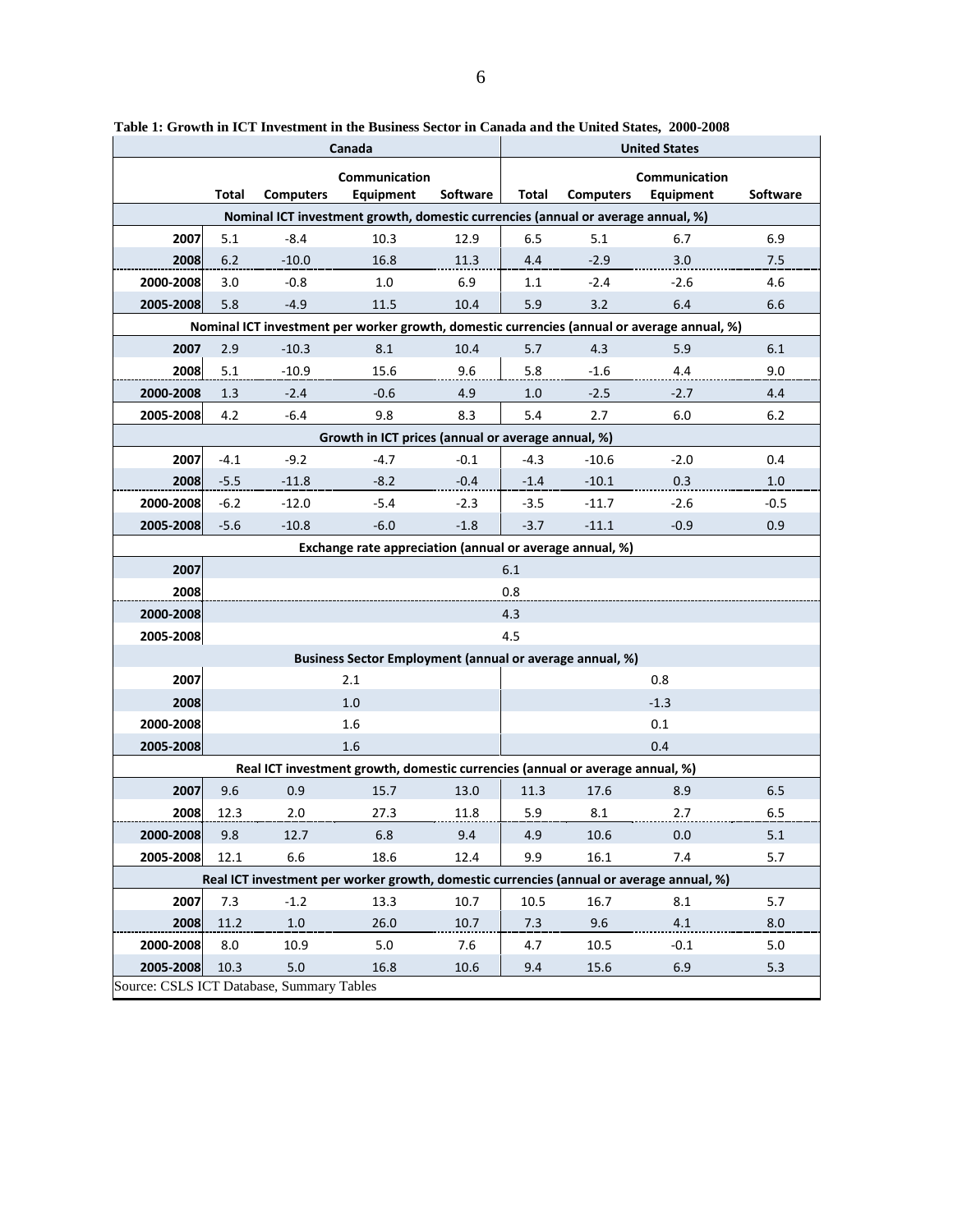#### **C. Real ICT Investment Growth**

A major implication of the decline in ICT prices in Canada is that real ICT investment growth, which is a more relevant measure from a productivity perspective,<sup>3</sup> has been significantly higher than nominal ICT investment growth. In real terms, total ICT investment grew 12.3 per cent in 2008, reflecting the 6.2 per cent nominal increase and the 5.5 per cent fall in ICT prices (Chart 3 and Table 1). In the United States, real ICT investment advanced a much weaker 5.9 per cent reflecting a 4.4 per cent nominal investment increase and a 1.4 per cent fall in prices.

Real investment in communications equipment was very strong in 2008 in Canada, up 27.3 per cent (a 16.8 per cent nominal rise and an 8.2 per cent fall in prices). In contrast, the comparable US figure was a meager 2.7 per cent. Real investment was also greater in software in Canada than in the United States (11.8 per cent versus 6.5 per cent), but weaker in computers (2.0 per cent versus 8.1 per cent).



Source: CSLS ICT Database, Tables 13 to 16, and 30 to 33

#### **D. Nominal ICT Investment per Worker**

 $\overline{a}$ 

Trends in ICT investment per worker are determined by the rate of growth in ICT investment and employment growth. In 2008, nominal ICT investment in Canada advanced 6.2 per cent while employment increased 1.1 per cent, producing a 5.1 per cent rise in ICT investment per worker (Chart 4 and Table 1). In contrast to the positive employment growth in Canada, employment fell 1.7 per cent in the business sector in the United States. This meant that the rate of growth in nominal ICT investment per worker exceeded total nominal ICT investment (5.8 per cent versus 4.4 per cent)

<sup>&</sup>lt;sup>3</sup> The CSLS report "The Relationship between ICT Investment and Productivity in the Canadian Economy: A Review of the Evidence" (2006) provides an analysis of the implications of real ICT investment growth for productivity. The report is available on the CSLS website:<http://www.csls.ca/reports/csls2006-05.pdf>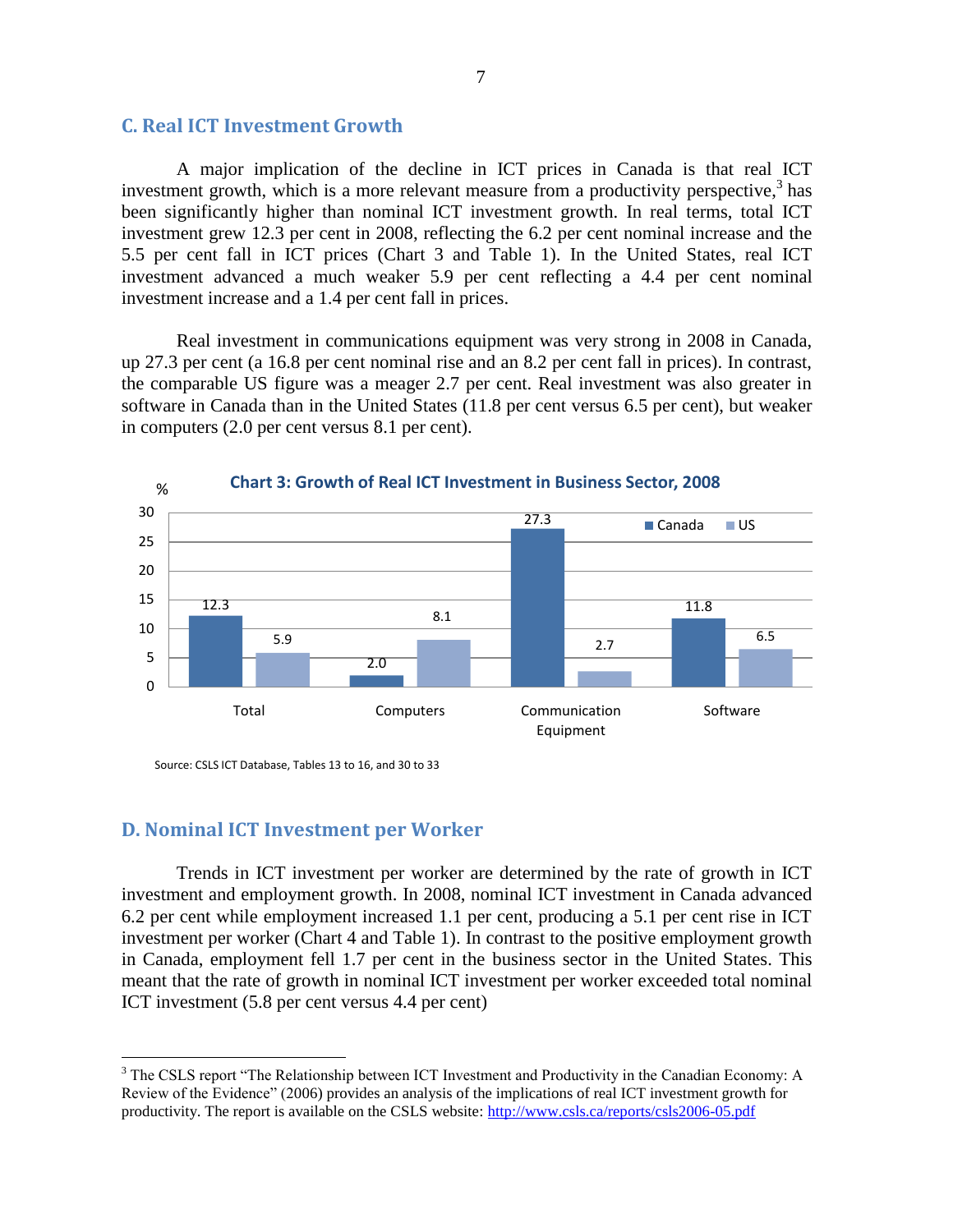Reflecting the robust nominal ICT investment growth, nominal communication equipment investment per worker in Canada in 2008 was very strong, up 15.6 per cent, compared to only 4.4 per cent in the United States. In contrast, nominal computer investment per worker plummeted in Canada, down 10.9 per cent, compared to a 5.8 per cent rise in the United States. Nominal software investment per worker was similar in the two countries (9.6 per cent in Canada and 9.0 per cent in the United States).

The average annual growth in nominal ICT investment per worker between 2000 and 2008 in Canada stood at 1.3 per cent, with the positive growth of investment in software (4.9 per cent) outweighing the negative growth rates of investment in computers and communication equipment (-2.4 and -0.6, respectively) (Table 1). Average annual growth in total ICT investment per worker in the United States between 2000 and 2008 was also positive but stood at a lower 1.0 per cent, arising from 4.4 per cent growth in the software category and the negative growth rates of nominal investment per worker in computers and communication equipment (-2.5 and -2.7, respectively). Over the same period, the share of ICT investment spending going to software increased by 13.8 percentage points for the United States, and by 12.9 percentage points for Canada over the 2000-2008 period (Table 2).



Source: CSLS ICT Database, Tables 1 to 4, and 18 to21

#### **E. Real ICT Investment per Worker**

In 2008, real ICT investment in Canada advanced 12.3 per cent while employment increased 1.1 per cent, producing a 11.2 per cent rise in ICT investment per worker (Chart 5 and Table 1). With the 1.3 per cent fall in business sector employment in the United States, real ICT investment per worker advanced 7.3 per cent compared to 5.9 per cent for ICT investment itself.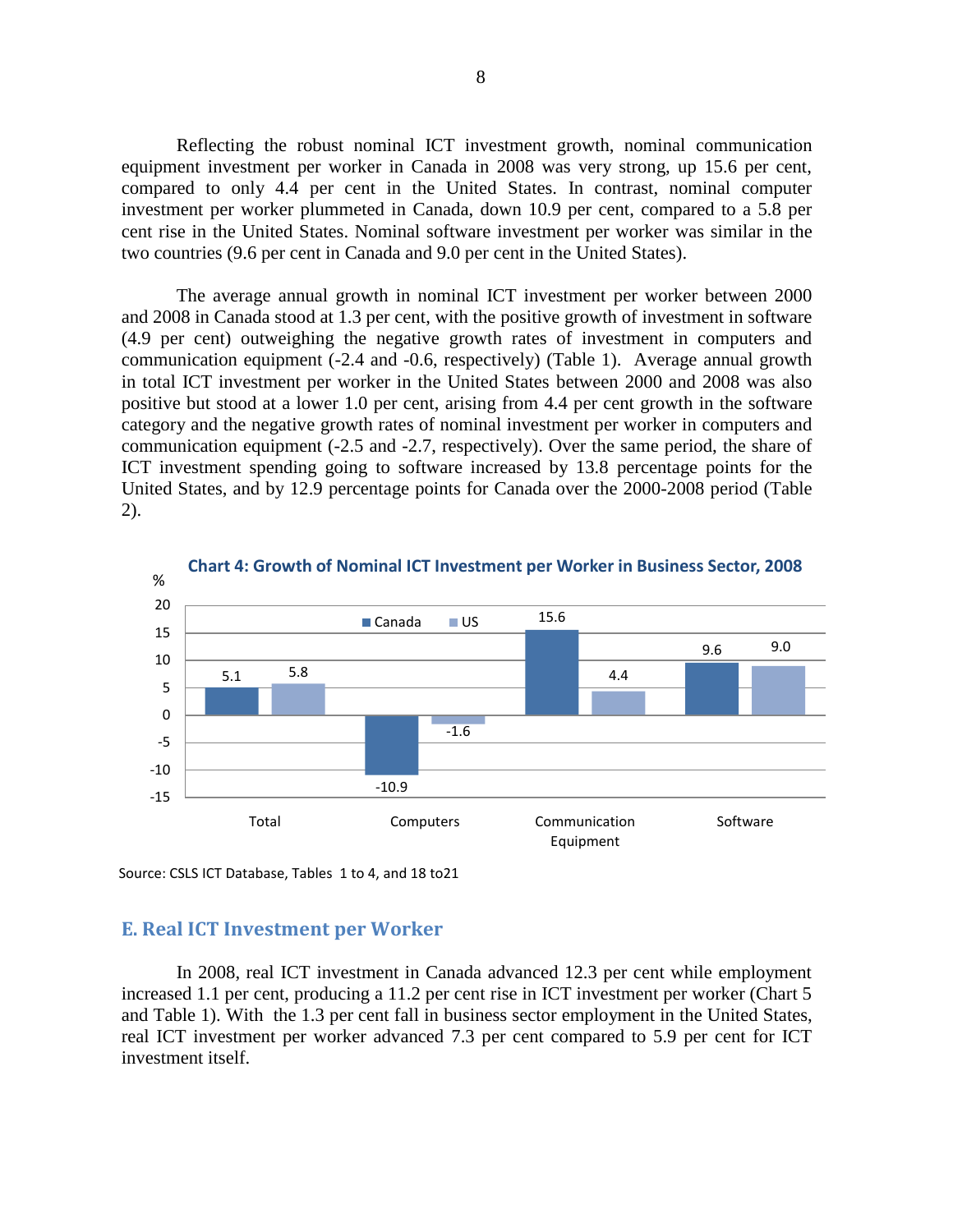One notes that an assessment of Canada's relative performance in ICT investment per worker is sensitive to whether one looks at nominal or real trends. Canada did worse than the United States for growth of nominal ICT investment per worker in 2008 (5.1 per cent versus 5.8 per cent), but did much better for real ICT investment per worker (11.2 per cent versus 7.3 per cent). This difference reflects the much greater fall in ICT prices in Canada relative to the United States: 5.5 per cent versus 1.4 per cent).

Again reflecting the robust real ICT investment growth, real communication equipment investment per worker in Canada in 2008 was very strong, up 26.0 per cent, compared to only 4.1 per cent in the United States. In contrast, real computer investment per worker plummeted in Canada was much weaker in Canada than in the United States: 1.0 per cent versus 9.6 per cent.

Canada's real ICT investment per worker increased at a higher average annual rate (8.0 per cent) than that of the United States (4.7 per cent) between 2000 and 2008 (Table 1). As the rate of growth of nominal ICT investment per worker was similar in the two countries (1.3 per cent per year in Canada versus 1.0 per cent in the United States), this differential reflected the greater fall in ICT prices in Canada (6.2 per cent versus 3.5 per cent)



Source: CSLS ICT Database, Tables 13 to 16, and 30 to 33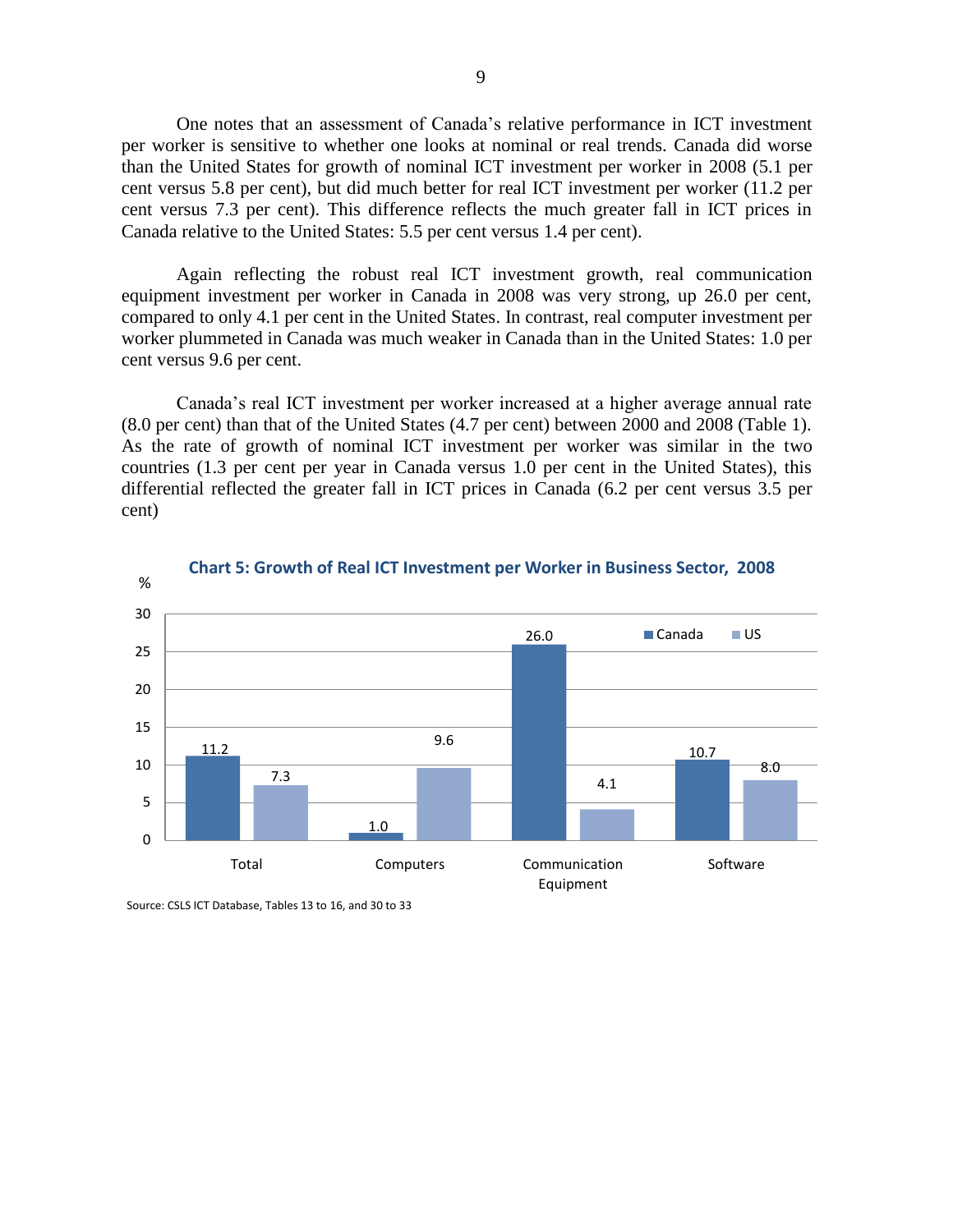| Table 2: Current Dollar ICT Investment Shares in the Business Sector in Canada and the United States, 2000-2008<br>Canada |         |                  |                                                                                   |      |              | <b>United States</b> |                                |                 |  |  |
|---------------------------------------------------------------------------------------------------------------------------|---------|------------------|-----------------------------------------------------------------------------------|------|--------------|----------------------|--------------------------------|-----------------|--|--|
|                                                                                                                           | Total   | <b>Computers</b> | <b>Communication Software</b>                                                     |      | <b>Total</b> |                      | <b>Computers Communication</b> | <b>Software</b> |  |  |
| ICT Investment as a share of GDP (level and percentage point change)                                                      |         |                  |                                                                                   |      |              |                      |                                |                 |  |  |
| 2000                                                                                                                      | 3.16    | 1.08             | 0.90                                                                              | 1.18 | 5.31         | 1.32                 | 1.60                           | 2.39            |  |  |
| 2006                                                                                                                      | 2.67    | 0.91             | 0.56                                                                              | 1.19 | 3.92         | 0.80                 | 0.89                           | 2.23            |  |  |
| 2007                                                                                                                      | 2.65    | 0.79             | 0.59                                                                              | 1.27 | 3.98         | 0.80                 | 0.90                           | 2.28            |  |  |
| 2008                                                                                                                      | 2.82    | 0.71             | 0.69                                                                              | 1.42 | 4.09         | 0.77                 | 0.91                           | 2.41            |  |  |
| △ 2000-2008                                                                                                               | $-0.34$ | $-0.37$          | $-0.21$                                                                           | 0.24 | $-1.21$      | $-0.55$              | $-0.68$                        | 0.02            |  |  |
| Δ 2007                                                                                                                    | $-0.01$ | $-0.12$          | 0.03                                                                              | 0.08 | 0.06         | 0.00                 | 0.02                           | 0.04            |  |  |
| Δ 2008                                                                                                                    | 0.16    | $-0.08$          | 0.10                                                                              | 0.14 | 0.11         | $-0.03$              | 0.01                           | 0.13            |  |  |
|                                                                                                                           |         |                  | ICT Investment as a share of Total Investment (level and percentage point change) |      |              |                      |                                |                 |  |  |
| 2000                                                                                                                      | 20.08   | 6.85             | 5.71                                                                              | 7.51 | 32.62        | 8.10                 | 9.82                           | 14.70           |  |  |
| 2006                                                                                                                      | 16.34   | 5.59             | 3.45                                                                              | 7.30 | 27.15        | 5.55                 | 6.14                           | 15.47           |  |  |
| 2007                                                                                                                      | 16.43   | 4.90             | 3.64                                                                              | 7.89 | 26.51        | 5.35                 | 6.01                           | 15.16           |  |  |
| 2008                                                                                                                      | 16.41   | 4.15             | 4.00                                                                              | 8.26 | 26.82        | 5.03                 | 5.99                           | 15.80           |  |  |
| △ 2000-2008                                                                                                               | $-3.67$ | $-2.70$          | $-1.71$                                                                           | 0.75 | $-5.80$      | $-3.07$              | $-3.83$                        | 1.10            |  |  |
| Δ 2007                                                                                                                    | 0.09    | $-0.69$          | 0.19                                                                              | 0.59 | $-0.64$      | $-0.20$              | $-0.13$                        | $-0.30$         |  |  |
| Δ 2008                                                                                                                    | $-0.01$ | $-0.75$          | 0.36                                                                              | 0.38 | 0.31         | $-0.32$              | $-0.01$                        | 0.63            |  |  |
|                                                                                                                           |         |                  | ICT Component Share of Total ICT Investment (level and percentage point change)   |      |              |                      |                                |                 |  |  |
| 2000                                                                                                                      | 100.0   | 34.1             | 28.5                                                                              | 37.4 | 100.0        | 24.8                 | 30.1                           | 45.1            |  |  |
| 2006                                                                                                                      | 100.0   | 34.2             | 21.1                                                                              | 44.7 | 100.0        | 20.4                 | 22.6                           | 57.0            |  |  |
| 2007                                                                                                                      | 100.0   | 29.8             | 22.1                                                                              | 48.0 | 100.0        | 20.2                 | 22.7                           | 57.2            |  |  |
| 2008                                                                                                                      | 100.0   | 25.3             | 24.4                                                                              | 50.4 | 100.0        | 18.8                 | 22.4                           | 58.9            |  |  |
| △ 2000-2008                                                                                                               | 0.0     | $-8.8$           | $-4.1$                                                                            | 12.9 | 0.0          | $-6.1$               | $-7.8$                         | 13.8            |  |  |
| Δ 2007                                                                                                                    | 0.0     | $-4.4$           | 1.1                                                                               | 3.3  | 0.0          | $-0.3$               | 0.1                            | 0.2             |  |  |
| Δ 2008                                                                                                                    | 0.0     | $-4.6$           | 2.2                                                                               | 2.3  | 0.0          | $-1.4$               | $-0.3$                         | 1.7             |  |  |
| Source: CSLS ICT Database, Summary Tables                                                                                 |         |                  |                                                                                   |      |              |                      |                                |                 |  |  |

**Table 2: Current Dollar ICT Investment Shares in the Business Sector in Canada and the United States, 2000-2008**

#### **F. ICT Investment Shares in Nominal Business Sector GDP**

In 2008, ICT investment represented 2.82 per cent of nominal business sector GDP in Canada, well below the 4.09 per cent share in the United States (Table 2). Between 2000 and 2008, ICT investment as a share of nominal business sector GDP declined by 0.3 percentage points in Canada and by 1.2 percentage points in the United States, as nominal ICT investment growth fell well short of GDP growth in both economies. Both computers and communications equipment experienced falls in their share of nominal GDP in both countries over the 200-2008, while the share of software increased slightly in both countries.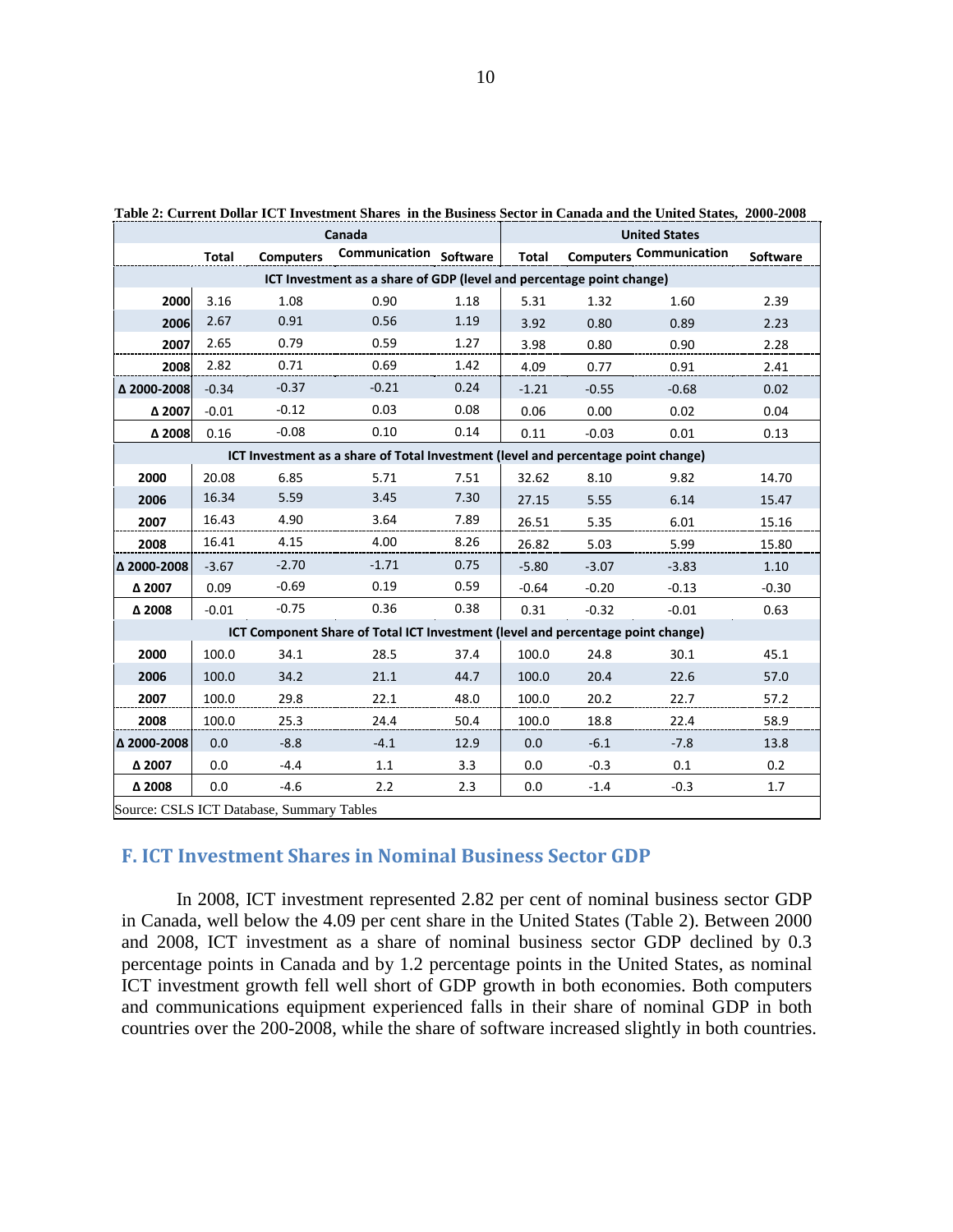#### **G. ICT Investment Shares in Total Nominal Investment**

ICT investment as a share of total business sector investment was 16.4 per cent in 2008 in Canada compared to 26.8 per cent in the United States (Table 2). Between 2000 and 2008 the share had fallen 3.7 points in Canada and 5.8 points in the United States. Again both computers and communications equipment experienced falls in their share of nominal investment in both countries over the 2000-2008 period, while the share of software increased slightly in both countries.

## **III. Canada-U.S. ICT Investment Gap**

Canada has long had a significant ICT investment gap with the United States and this gap has been identified as a key factor behind Canada's lower level of labour productivity relative to the United States. There are three ways to quantify this gap: 1) ICT per investment per worker in Canada relative to that in the United States, calculated in a common currency with the appropriate purchasing power parities; 2) the ICT investment share of GDP in Canada as a proportion of that in the United States; and 3) the ICT investment share of total investment as a proportion of that in the United States. These three measures can be calculated in terms of both current dollars and constant dollars. As current dollars measures take account of changes in relative prices, their use is preferred to that of constant dollars. They are the measures used in this report.

#### **A. Canada-US ICT Investment per Worker Gap**

In 2008, nominal ICT investment per worker in the Canadian business sector was 62.1 per cent of that in the United States (Chart 8 and Table 3). This was down slightly from 62.5 per cent in 2007, but up significantly from 49.7 per cent in 2000.

The Canada-US ICT investment per worker gap varies greatly by ICT component. It is by far the greatest for software. In 2008, software investment per worker in Canada was only 40.6 per cent of that in the United States, although this was up from 32.2 per cent in 2000. The gap is smallest for computers. In 2008, computer investment per worker in Canada was 83.7 per cent of that in the United States, up from 68.3 per cent in 2000, but down from 104.2 per cent in 2006. Communications equipment occupies a middle ground, with Canada's per worker level of communications equipment investment in 2008 67.7 per cent of that in the United States. This represents a major narrowing of the gap from 47.0 per cent in 2000.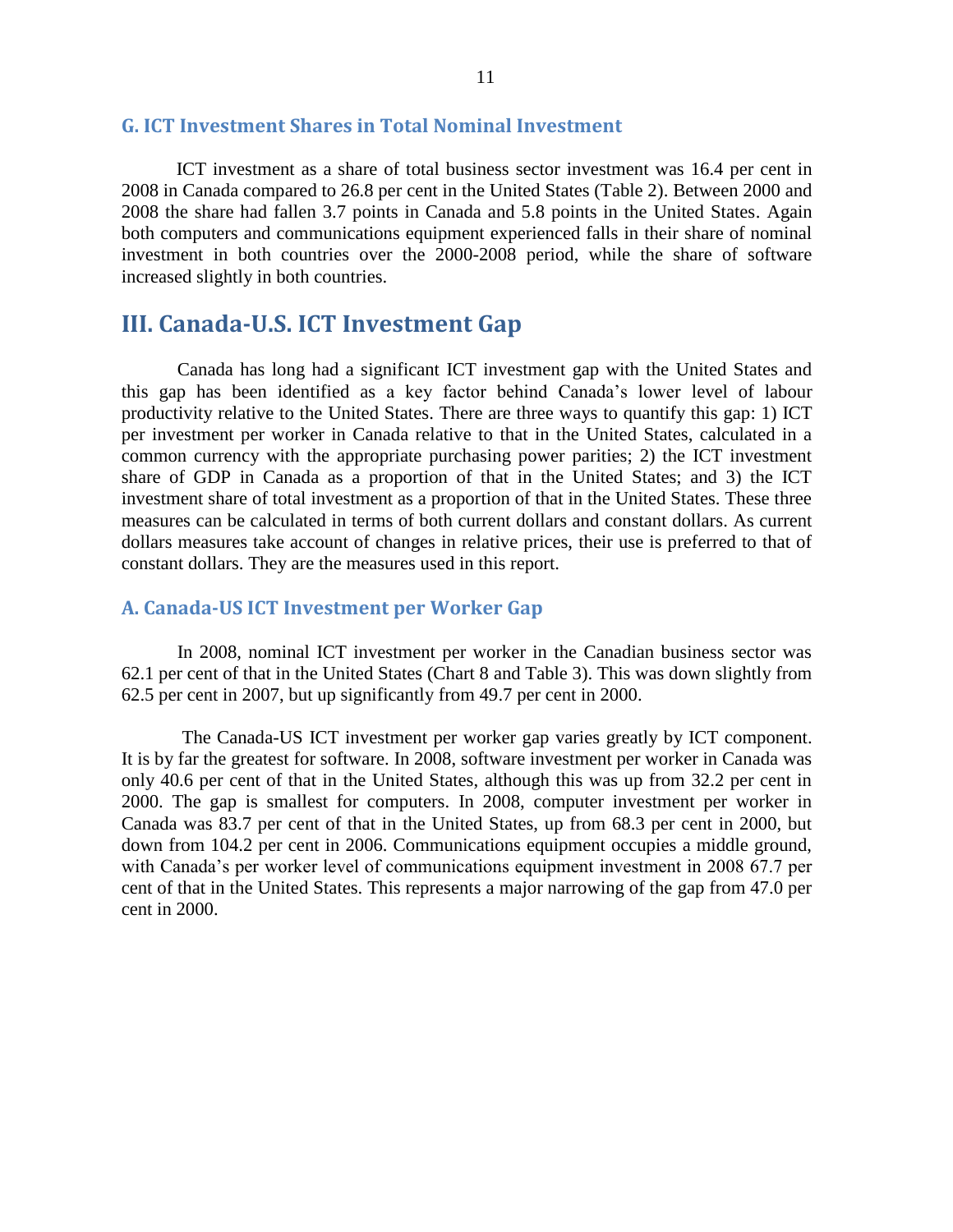

# **Chart 6: The Canada - United States ICT Investment Gap by Indicator**

#### **B. Canada-US ICT Investment as a Share of GDP**

In 2008, nominal ICT investment as a share of business sector GDP in Canada was 68.8 per cent of that in the United States, up from 66.7 per cent in 2007 and 59.5 per cent in 2000 (Chart 7 and 9 and Table 3).

Again, the size of the Canada-US ICT investment/GDP share gap varies greatly by ICT component. It is by far the greatest for software. In 2008, software investment/GDP share in Canada was only 58.9 per cent of that in the United States, although this was up from 56.0 per cent in 2007 and 49.5 per cent in 2000. The gap is smallest for computers. In 2008, the computer investment/GDP share in Canada was 92.8 per cent of that in the United States, up from 81.8 per cent in 2000, but down from 113.9 per cent in 2006 and 98.7 per cent in 2007. Communications equipment occupies a middle ground, with Canada's communications equipment investment/GDP share in 2008 75.0 per cent of that in the United States. This represents a major narrowing of the gap from 56.3 per cent in 2000.

#### **C. Canada-US Investment as a Share of Total Investment**

In 2008, nominal ICT investment as a share of total business sector investment in GDP in Canada was 61.2 per cent of that in the United States, down from 62.0 per cent in 2007 and 61.6 per cent in 2000 (Charts 7 and 10 and Table 3). In terms of the relative size of the gaps for the three ICT components, the same pattern emerges as for ICT investment as a share of GDP, with the gap largest for software, smallest for computers with communications equipment in the middle. As the share of total investment in GDP was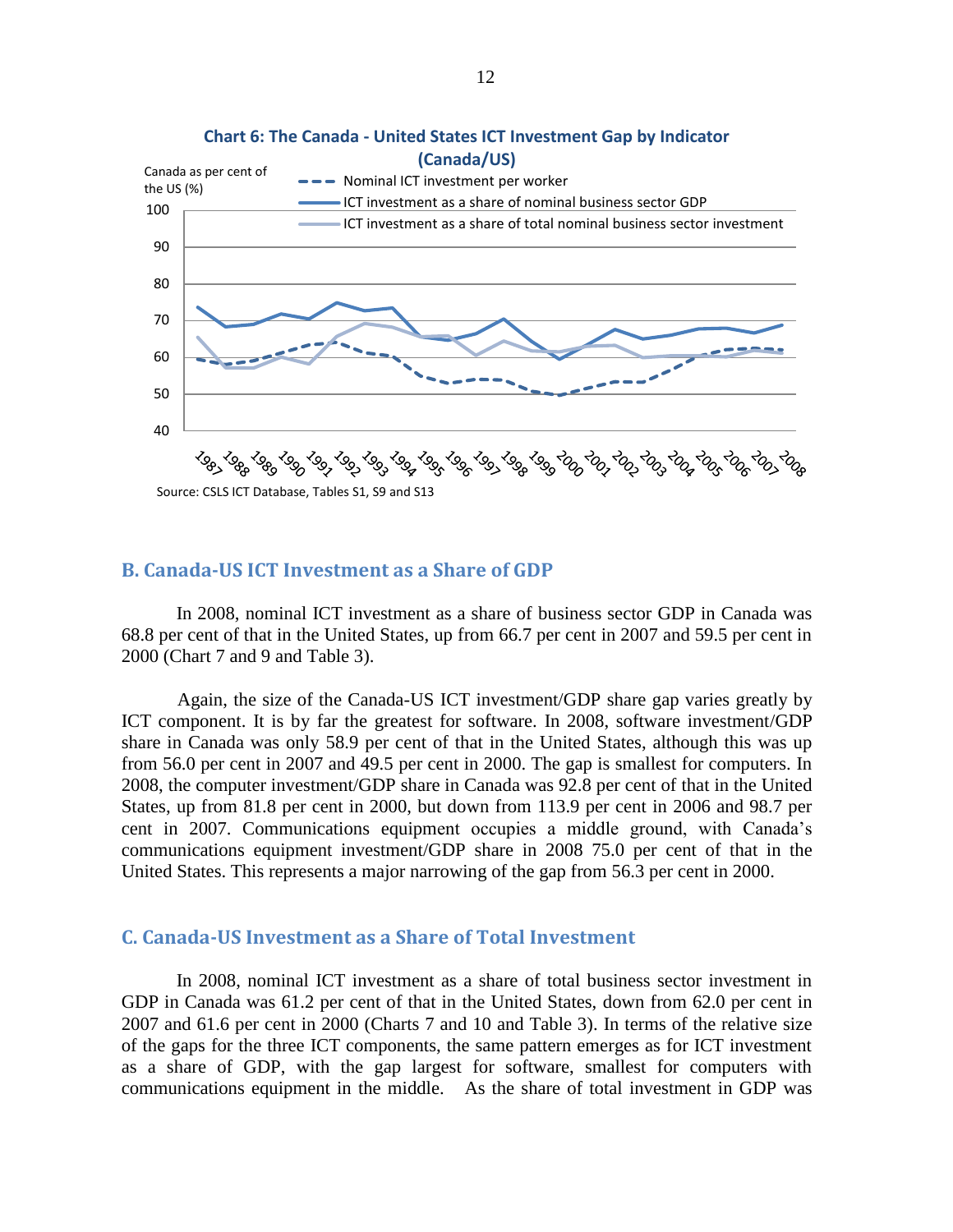larger in the United States than in Canada in 2008, the Canada-US ratios for ICT investment as a share of total investment for ICTY and its components are around 10 percentage points below those for ICT investment as a share of GDP.

|                                           | <b>Total</b> | <b>Computers</b> | <b>Communication Equipment</b>                                                                                       | <b>Software</b> |
|-------------------------------------------|--------------|------------------|----------------------------------------------------------------------------------------------------------------------|-----------------|
|                                           |              | PPP adjusted (%) | Nominal ICT investment per worker in Canada as a share of Nominal ICT investment per worker in the United States (%) |                 |
| 2000                                      | 49.7         |                  | 47.0                                                                                                                 | 32.2            |
|                                           |              | 68.3             |                                                                                                                      |                 |
| 2006                                      | 62.2         | 104.2            | 58.0                                                                                                                 | 37.6            |
| 2007                                      | 62.5         | 92.5             | 61.1                                                                                                                 | 40.4            |
| 2008                                      | 62.1         | 83.7             | 67.7                                                                                                                 | 40.6            |
| Percentage points change                  |              |                  |                                                                                                                      |                 |
| Δ 2007                                    | 0.4          | $-11.6$          | 3.1                                                                                                                  | 2.8             |
| $\Delta$ 2008                             | $-0.4$       | $-8.8$           | 6.6                                                                                                                  | 0.2             |
|                                           |              |                  | ICT investment as a share of Nominal GDP in Canada as a proportion of that of the United States (%)                  |                 |
| 2000                                      | 59.5         | 81.8             | 56.3                                                                                                                 | 49.5            |
| 2006                                      | 68.0         | 113.9            | 63.4                                                                                                                 | 53.3            |
| 2007                                      | 66.7         | 98.7             | 65.2                                                                                                                 | 56.0            |
| 2008                                      | 68.8         | 92.8             | 75.0                                                                                                                 | 58.9            |
| Percentage points change                  |              |                  |                                                                                                                      |                 |
| Δ 2007                                    | $-1.3$       | $-15.2$          | 1.7                                                                                                                  | 2.7             |
| Δ 2008                                    | 2.2          | $-5.9$           | 9.9                                                                                                                  | 2.9             |
|                                           |              |                  | ICT investment as a share of Nominal Total Investment in Canada as a proportion of that of the United States (%)     |                 |
| 2000                                      | 61.6         | 84.6             | 58.2                                                                                                                 | 51.1            |
| 2006                                      | 60.2         | 100.8            | 56.2                                                                                                                 | 47.2            |
| 2007                                      | 62.0         | 91.7             | 60.6                                                                                                                 | 52.0            |
| 2008                                      | 61.2         | 82.5             | 66.7                                                                                                                 | 52.3            |
| Percentage points change                  |              |                  |                                                                                                                      |                 |
| Δ 2007                                    | 1.8          | $-9.1$           | 4.4                                                                                                                  | 4.8             |
| $\Delta$ 2008                             | $-0.8$       | $-9.2$           | 6.1                                                                                                                  | 0.3             |
| Source: CSLS ICT Database, Summary Tables |              |                  |                                                                                                                      |                 |

**Table 3: Canada-United States ICT Investment Gap in the Business Sector, 2000-2008**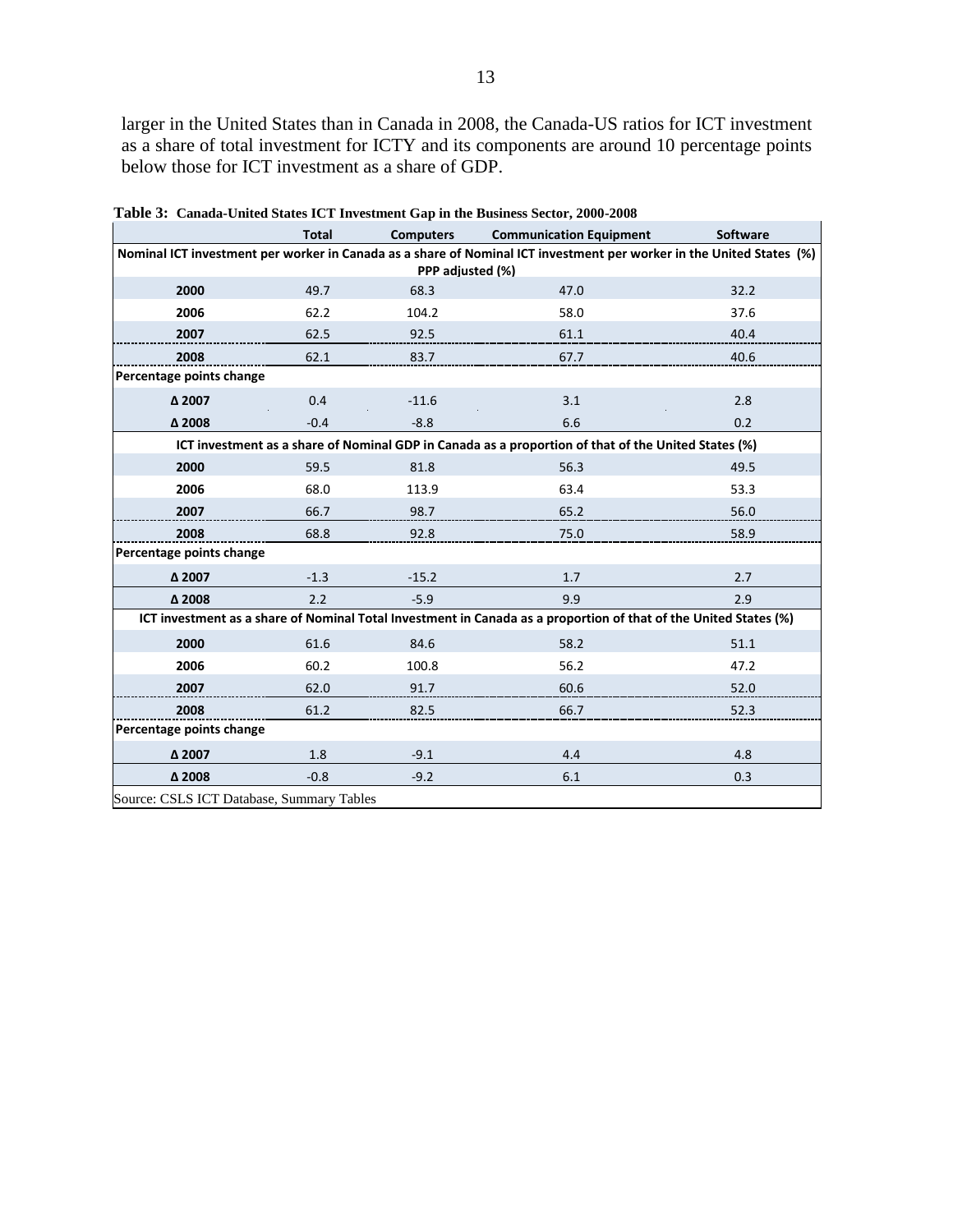

#### **Chart 7: The Canada-US ICT Gap, Canada as a proportion of the United States, 2008**





Source: CSLS ICT Database,Tables S1 to S4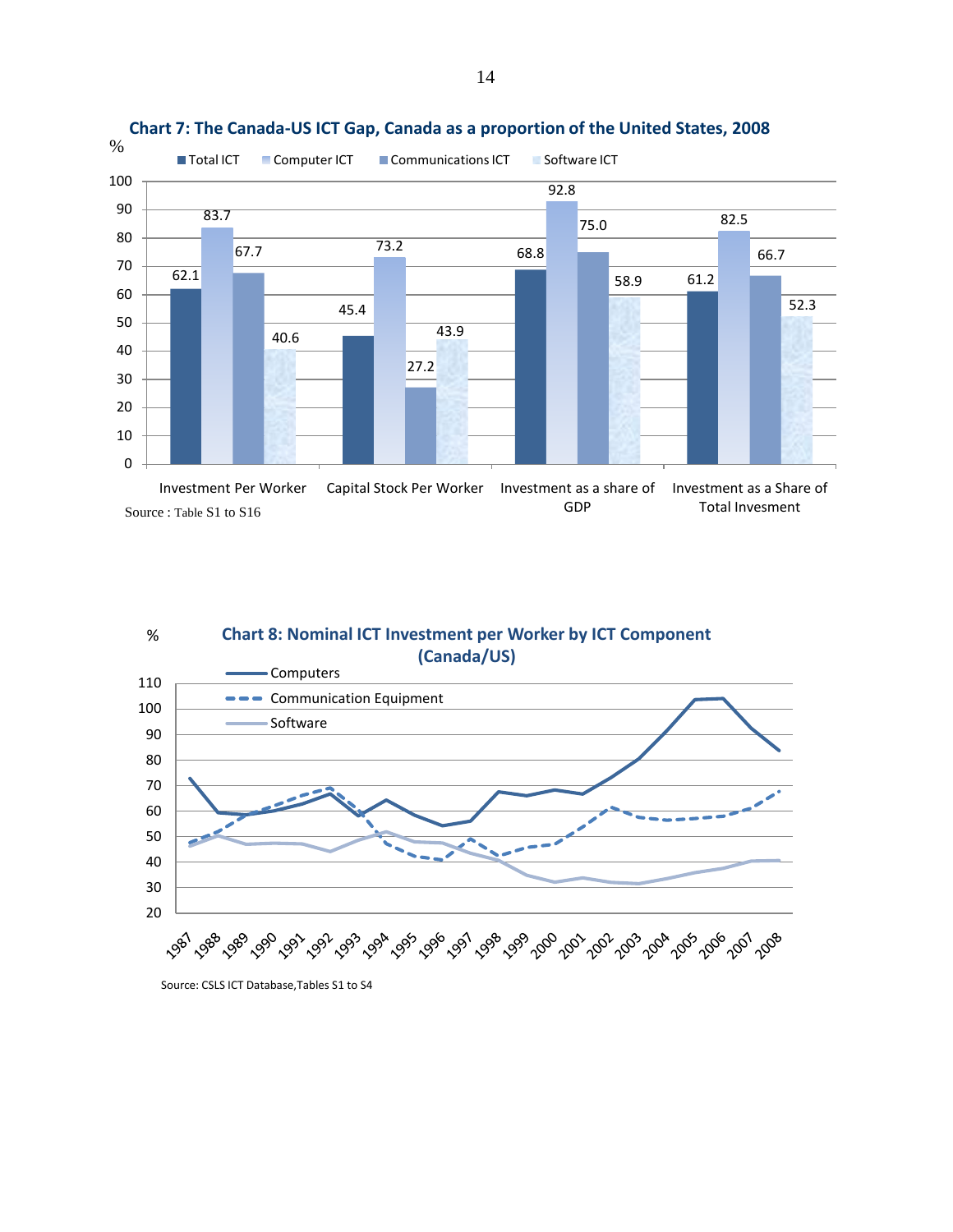

Source: CSLS ICT Database, Tables S9 to S12



### **IV. Conclusion**

In 2008, despite the slowdown in economic growth in Canada, both nominal and real ICT investment in the business sector increased from the rate observed in 2007. This was not the case in the United States when both nominal and real ICT investment growth fell off. In absolute terms, both nominal and real ICT investment growth were stronger in Canada in 2008 than in the United States. Because of the much greater fall in ICT prices in Canada than in the United States, real ICT investment growth was indeed much faster in Canada.